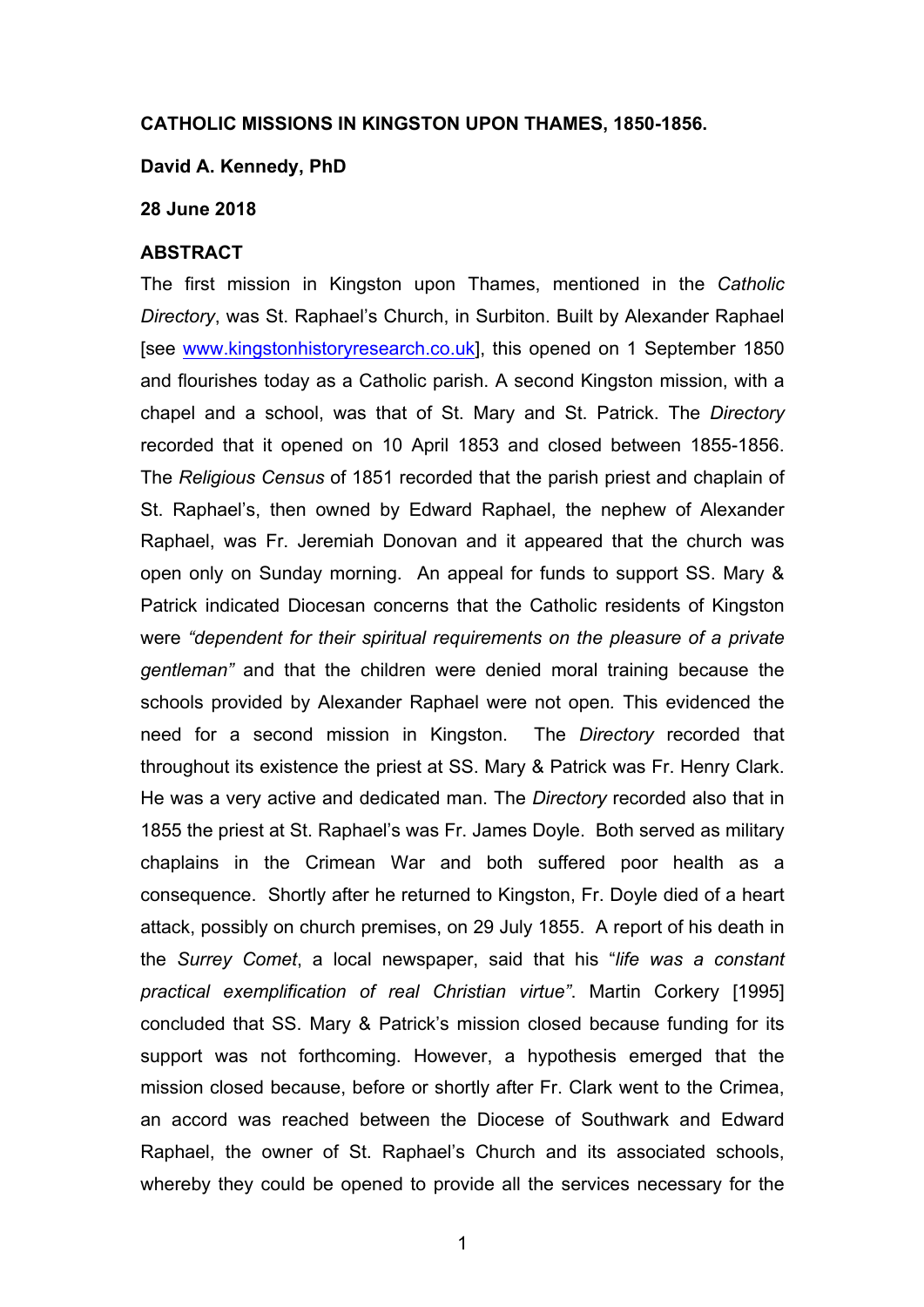expanding Catholic population of Kingston, with Fr. John Ainsworth as the priest. More research is needed to explore this hypothesis.

## **INTRODUCTION**

On 29 September 1850, Pope Pius IX's Apostolic Letter, *Universalis Ecclesiae*, re-established the Catholic Hierarchy in England. **<sup>1</sup>** While this enabled the renewal of Roman Catholic dioceses in England and Wales, according to Michael Gandy [1993], a parish system was not set up until the end of the First World War. Previously, Catholic places of public worship were missions based on a priest who served anyone he could reach, perhaps over a wide area.**<sup>2</sup>** The 1855 *Catholic Directory* recorded that Kingston upon Thames, then in the County of Surrey, was in the Diocese of Southwark.**<sup>3</sup>**

John Martin Corkery [1995], stated that the first mention of a church or chapel in Kingston in the *Catholic Directory* was the mission of St. Raphael's Church in Surbiton. He gave a brief account of a second mission in Kingston, that of St. Mary and St. Patrick [SS. Mary & Patrick].<sup>4</sup> Shaan Butters, who cited Gandy [1993] as her source, also gave a brief account of this mission. **<sup>5</sup>** The paper takes a closer look at these early missions in Kingston.

# **MISSION OF ST. RAPHAEL**

The 1851 Religious Census for Surrey recorded that the Church of St. Raphael the Archangel was the property of Edward Raphael Esquire and was opened to the public on *"service days"*. Construction of the church started in 1848 and it opened on 1 September 1850. The church had sittings for 214 persons, all free, and there was standing room for about 100 persons. There was a tribune, or private area, for the owner's use. At the Census on Sunday, 30 March 1851, the priest and chaplain was Fr. Jeremiah Donovan. On Census morning, the general congregation totalled 106. There was no service on the afternoon and evening of the Census day.**<sup>6</sup>** Perhaps in 1851, St. Raphael's Church, the centre of a flourishing Catholic parish today, was available for public worship only on Sunday mornings.**<sup>7</sup>**

# **MISSION OF SS. MARY & PATRICK**

*The Catholic Directory* of 1855 stated that this mission opened on 10 April 1853. It was in Clarence Street, *"near the Bridge"* [i.e., near the bridge over the River Thames] according to *The Directory*, and on the *"corner of Clarence*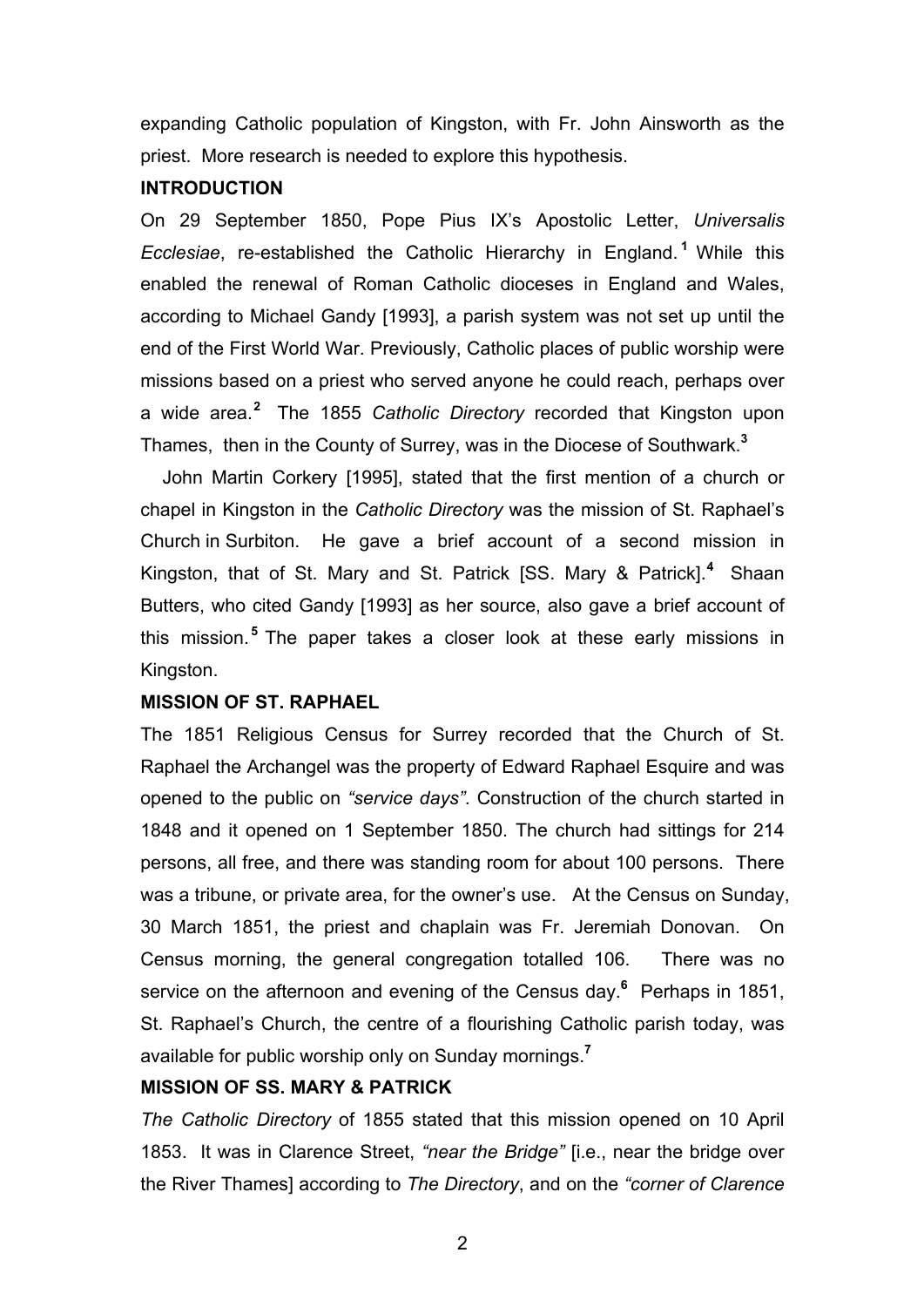*Street"* according to *Mason's Court Guide* of 1853.**<sup>8</sup>** Throughout its short existence, the priest was the Rev. Fr. Henry Clark according to both sources.

The *Directory* of 1854 recorded that on Sunday there was a Mass at 9 am, High Mass at 11 am and at 7 pm there were evening devotions with Rosary, a sermon and Benediction. On weekdays, there was a Mass at 7 am. At 6.30 pm on Thursday evenings the Rosary was said, with Benediction. Confessions were heard from 6-10 pm on Saturdays and from 8-9 am on Sundays. On Mondays the Mass was offered for benefactors of the mission. There was a school with forty children whom Fr. Clark instructed. The *Directory* of 1855 provided further evidence that throughout its short life, as recognised by Corkery [1995], the mission of SS. Mary & Patrick provided a full range of services for the spiritual nourishment of the local Catholic population. The signs were that its development was due mainly to Fr. Clark's efforts. He must have been a very active, dedicated servant of God.

## **THE APPEAL**

*The Catholic Directory* of 1855 carried an appeal for support of the mission of SS. Mary & Patrick. An edited transcript of this is appended.

The first paragraph clearly referred to St. Raphael's Church and its owner Edward Raphael. The sentence, "*Catholic residents, the poor of the workhouse, the soldiers of the neighbouring barracks…on the pleasure of private gentleman…the children destitute of moral training"* suggested concerns that before the mission of SS. Mary & Patrick opened Edward Raphael could have withdrawn at any time the privilege of the use of his private church and the associated schools that were part of Alexander Raphael's original foundation. **<sup>9</sup>** Also it appeared that there were concerns that missionary work in the town was at risk. As the appeal had the formal approbation of Thomas Grant, the Bishop of Southwark, these concerns must have been shared by him.

There was an incomplete letter in the archives of St. Raphael's Church from Fr. Clark to Bishop Grant. While it was not dated, it sought the approval of the Bishop for the appeal and therefore it must have been sent before the publication of the *Catholic Directory* of 1855. It talked of plans for a new chapel that would be of *"sufficient distance"* from St. Raphael's, plans for a boys' school to be run by Christian Brothers and a girls' school to be run by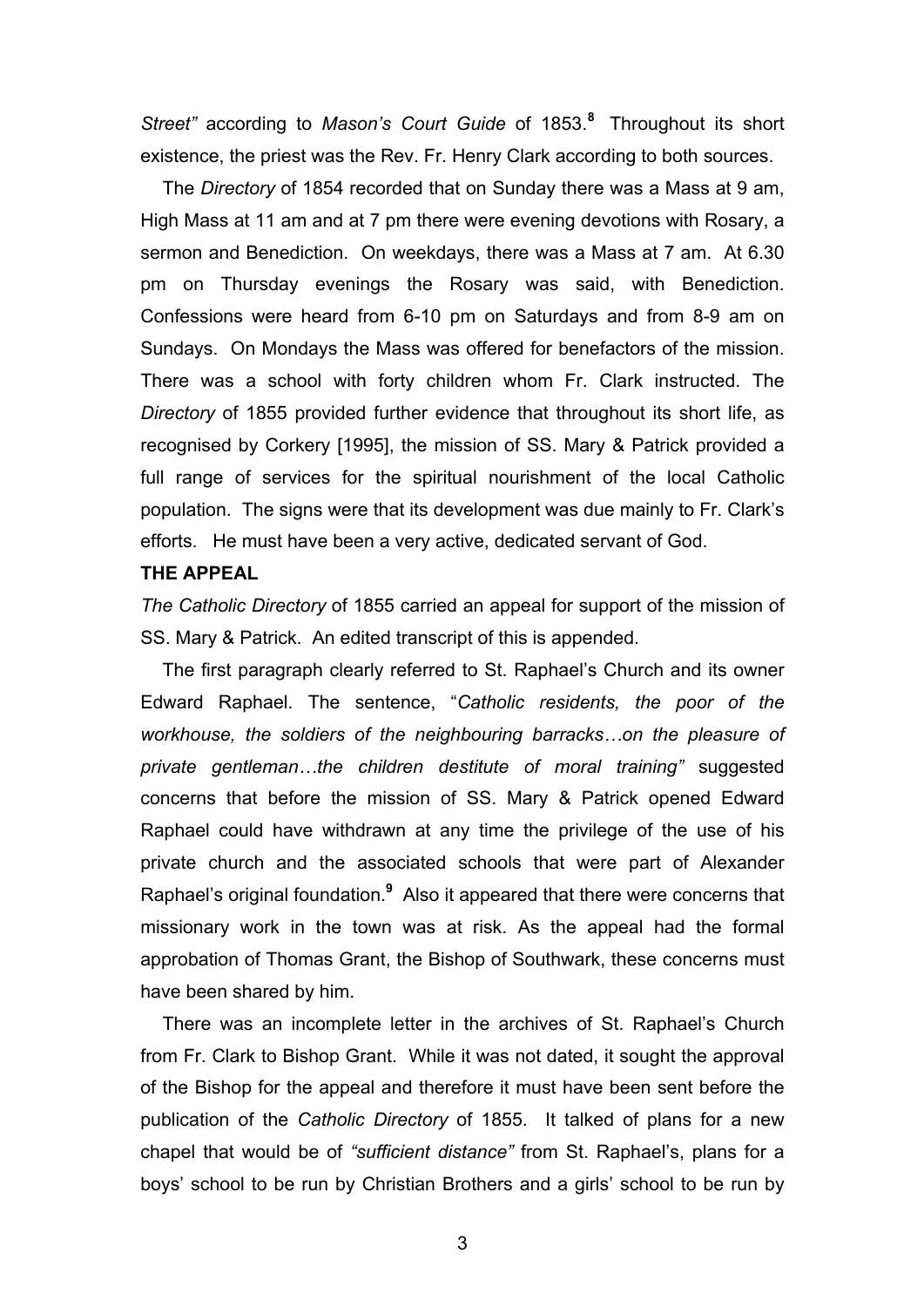nuns. Moreover, it suggested that Edward Raphael had rebuffed an attempt to bring St. Raphael's Church within the control of the Diocese of Southwark saying that it would never happen during his lifetime. Fr. Clark's letter indicated that God alone had the power to determine whether Raphael's plans would come to pass.**<sup>10</sup>** Possibly, friction between Edward Raphael and the Diocese of Southwark over restricted public use and control of St. Raphael's Church led to the opening of the mission of SS. Mary & Patrick on 10 April 1853.

The third paragraph of the appeal showed that the mission had been very successful. Many people attended the Sunday evening services, the number of children at the school had risen to fifty and Fr. Clark continued to instruct them. However, the temporary chapel now was much too small and much bigger classrooms were needed for the expanding congregation. Funds were needed to repay a debt of £150 that was incurred for the establishment of the mission and to build a permanent church for the greater glory of God, with schools of sufficient capacity for the needs of the expanding congregation. To this end, donation cards were available. Each card contained 240 divisions, each to record a donation of one penny to the mission. Thus, when completed the benefactor would have donated £1.

## **THE CRIMEAN WAR**

The research highlighted the effect of the Crimean War [October 1853- February 1856] on the Catholic missions of Kingston. **<sup>11</sup>** In particular, Fr. Henry Clark of SS. Mary & Patrick and Fr. James Doyle of St. Raphael's served as military chaplains in the Crimea. The effects of this are considered below.

### **PRIESTS OF ST. RAPHAEL'S CHURCH**

Bernard Kelly [1909] recorded that Jeremiah Donovan was the priest of St. Raphael's in 1850 and that *"H. Clark"*, presumably Henry Clark, was its priest in 1852. Moreover, he recorded that *"J. Ainsworth"*, presumably John Ainsworth [below], was its priest in 1855. **<sup>12</sup>** Moreover, the *Catholic Directory* of 1855 reported that Fr. James Doyle was the priest of St. Raphael's, but Kelly [1909] made no mention at all of Fr. Doyle.

If Henry Clark truly was the priest at St. Raphael's in 1852, it raised the question whether he left to open the mission of SS. Mary & Patrick, in 1853,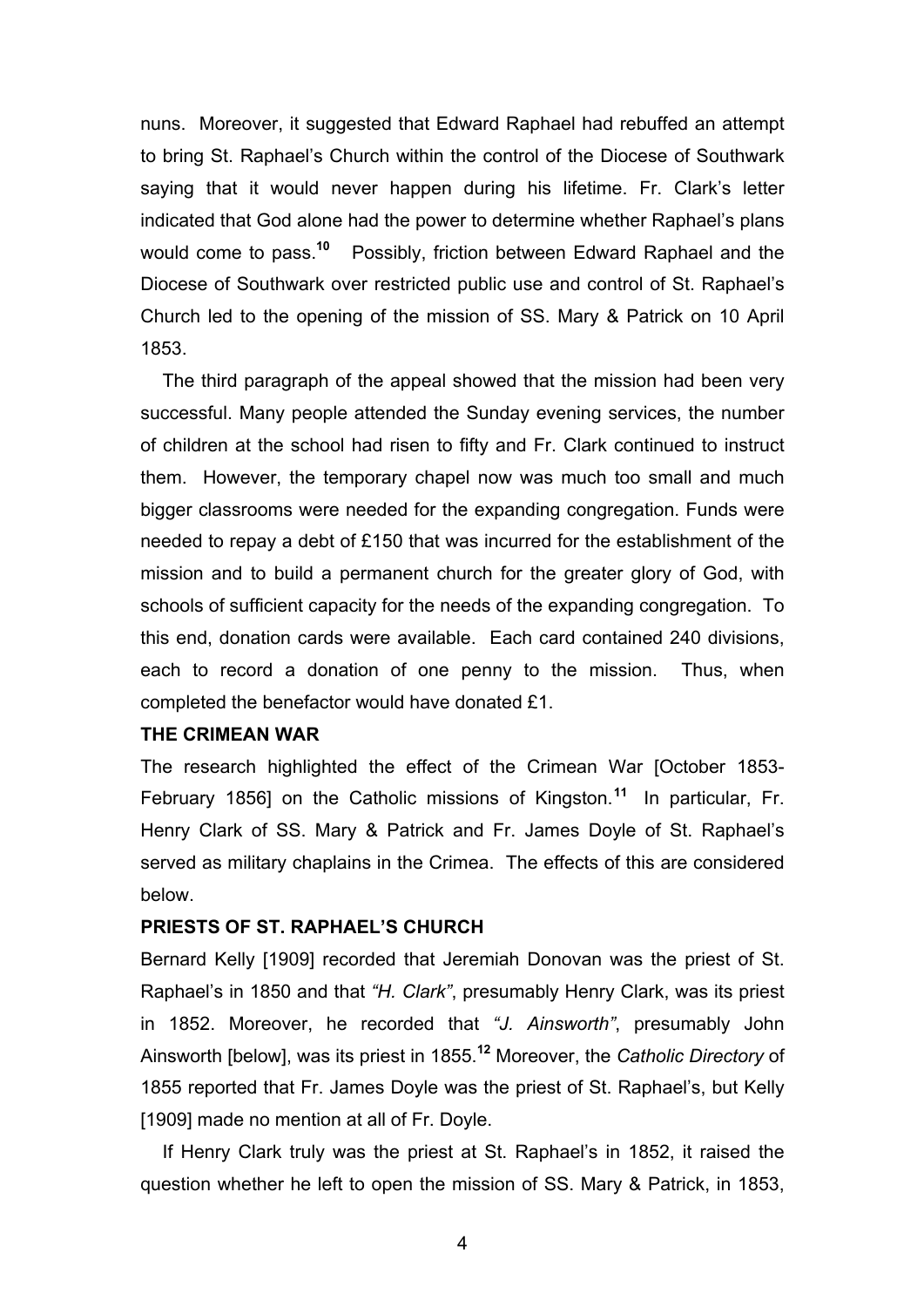because of restrictions placed by Edward Raphael on the range of services that he was allowed to provide at St. Raphael. More research will be needed to explore this [below].

The *Morning Advertiser* newspaper of 31 July 1855 reported that, having just returned from the Crimea "*to recruit his health"*, Fr. Doyle, after saying Mass, had died, possible on church premises, from Asiatic cholera. The *Surrey Comet* of 4 August 1855 also reported his death but emphasised that he had suffered a heart attack. Examination of his death certificate showed that Fr. Doyle died on 29 July 1855 from a heart attack.**<sup>13</sup>** The newspaper article went on to address fears of a local outbreak of cholera by stating that the deceased had no symptom *"approaching in the slightest degree to that fatal disease."* **14** 

*The Morning Advertiser* reported that Fr. Doyle was much beloved by all the soldiers in his camp for his amiable and kind disposition. *The Surrey Comet* noted that he had been indefatigable in his attention to the sick and the dying. The author of the *Surrey Comet* report, probably Thomas Philpott, the founder of the newspaper, pointed out that although Fr. Doyle and he differed greatly in matters of religion, it was necessary to pay tribute to the memory of one whose life was a constant practical exemplification of real Christian virtue. Philpott was a man of deep Protestant religious conviction and strong social commitment.**<sup>15</sup>** The report concluded that the sudden death of Fr. Doyle had deprived the poor of a friend and his church of the services of a faithful and self-denying minister. This was indeed a great accolade for Fr. Doyle, and an example of the sense of fairness and independence of Thomas Philpott, considering that the *Surrey Comet* circulated in Kingston, an area where anti-Catholic prejudice abounded and whose council had reacted strongly to the re-establishment of the Catholic Hierarchy in September 1850.**<sup>16</sup>**

## **CLOSURE OF THE MISSION OF SS. MARY & PATRICK**

Corkery [1995] wrote that although the *Directory* of 1856 had an entry for St. Raphael's Church, it said nothing about SS. Mary & Patrick's mission in Kingston and concluded that it had closed because Fr. Clark's appeal for funds was unsuccessful. The *Directory* of 1856 confirmed Corkery's report that Fr. Clark, at the time of its publication, was a naval chaplain in Portsmouth. Moreover, the *Directory* of 1855 reported that both Fr. James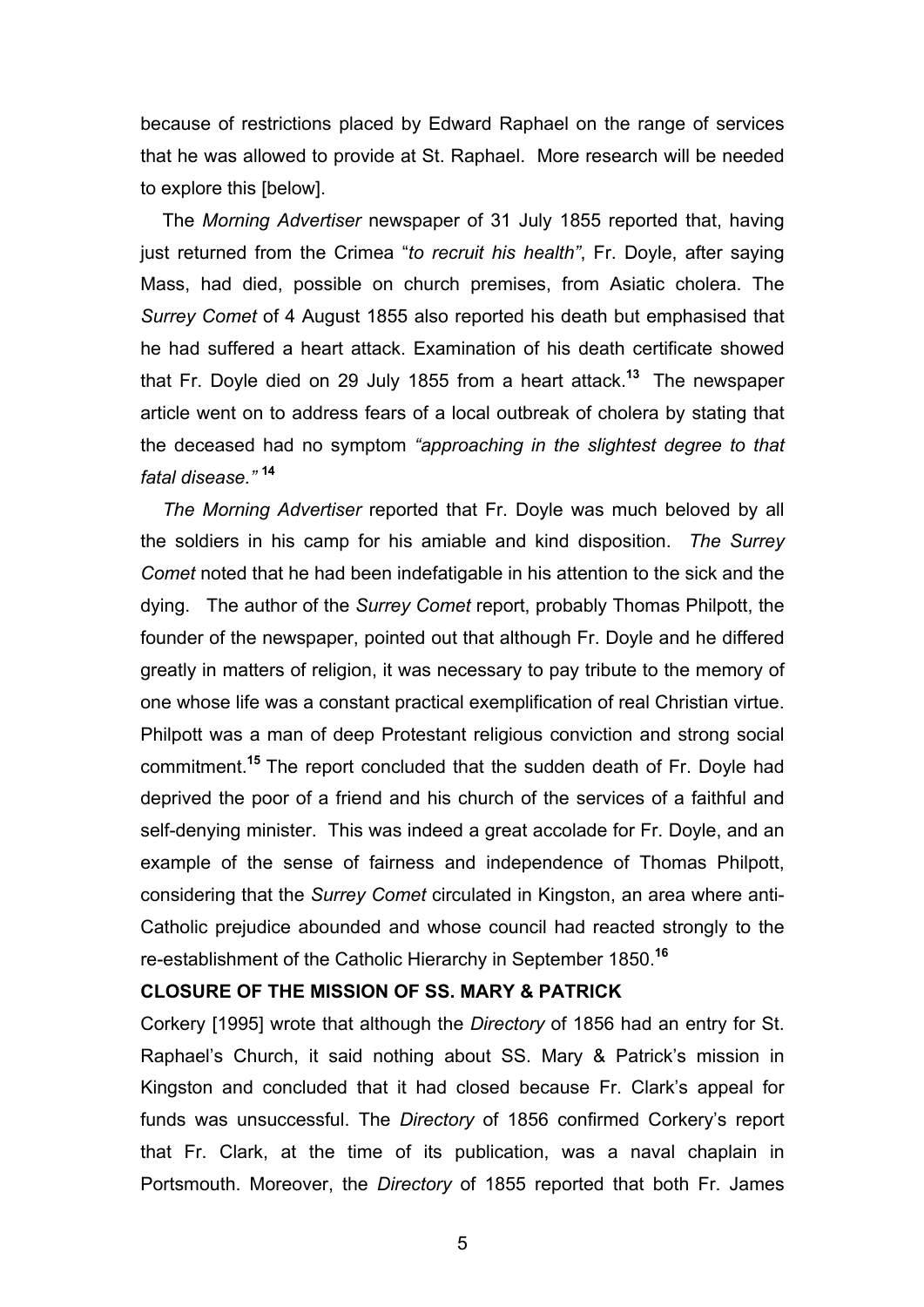Doyle and Fr. Henry Clark both were *"with the Army in the East"*, meaning that both were military chaplains in the Crimea. Fr. Michael Clifton wrote that just after Fr. Clarke [*sic*] returned from the Crimea, in poor health, he was the first civilian naval chaplain to be appointed.**<sup>17</sup>** A letter in the archives of St. George's Cathedral, Southwark, confirmed that he suffered poor health which necessitated a stay in a hotel at Therapia on the Bosphorus. Later, sickness caused him to resign his appointment as a military chaplain and to return from Scutari to England in late May, 1855. **<sup>18</sup>**

According to Clifton [1990], from 1853 onwards, the aforementioned Bishop Thomas Grant, on behalf of the Catholic Hierarchy, became the chief negotiator with the British Government for the provision of army and navy chaplains at home and at foreign bases. The Crimean War was the first big test whether strong anti-Catholic feelings, stimulated by the restoration of the Hierarchy in 1850, had cooled sufficiently to allow priests to accompany the forces as chaplains. Clifton [1990] reported that eight priests served as chaplains. They were not commissioned and served only for the duration of the conflict, having been engaged by Bishop Grant on a "*semi-voluntary basis"*, i.e., an invitation to serve was the equivalent of an order.**<sup>19</sup>**

Thus, on the face of it, Fr. Henry Clark and Fr. James Doyle of St. Raphael's were *ordered* to the Crimea by Bishop Grant. Evelyn Bolster [1964] noted that Bishop Grant was untiring in his efforts to increase the number of Catholic chaplains in the Crimea and it was tempting to think that, for political expediency, he sometimes put the needs of Catholic soldiers before those of Catholic civilians.**<sup>20</sup>**

Returning to the debts of SS. Mary & Patrick, a letter in the archives of St. George's Cathedral, Southwark, sent from Scutari by Fr. Clark to Bishop Grant, probably on 22 April 1855, contained a sentence to the effect that if he had been allowed to remain in Kingston, the mission's debts would have been cleared by June 1856. **<sup>21</sup>** Indeed, an incomplete letter in St. Raphael's archives, dated 4 March 1856, sent from Ryde, from Fr. Clark to Bishop Grant talked of paying off the bills of the late Kingston mission.**<sup>22</sup>**

Fr. Clark's deployment to the Crimea offered a more credible account of the closure of SS. Mary & Patrick than failure of the appeal for funds, as suggested by Corkery [1995]. However, it begged the question whether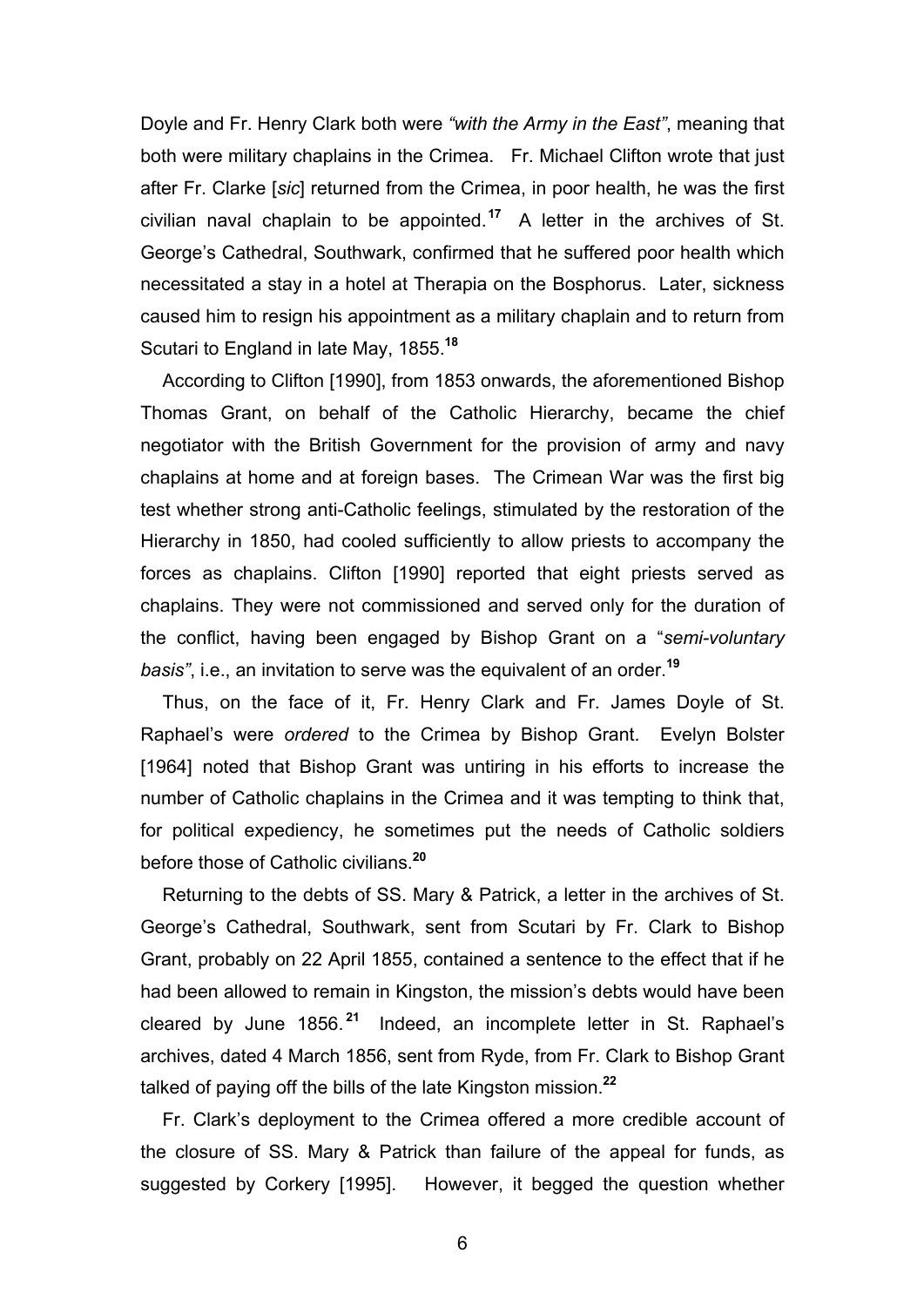Bishop Grant would allow SS. Mary & Patrick to close knowing that the expanding congregation would be denied the full range of services that reliably were provided by Fr. Clark; instead being dependent upon the *"pleasure"* of Edward Raphael [see **Appendix**] and in the absence of Fr. Dovle.

## **HYPOTHESIS & NEED FOR MORE RESEARCH**

A hypothesis emerged that before or shortly after Fr. Clark went to the Crimea an accord was reached between Bishop Grant and Edward Raphael whereby St. Raphael's mission was opened to the public to provide the full range of services provided by the mission in Clarence Street. Certainly, St. Raphael's had the physical capacity for this. The church could accommodate about 314 worshippers, there were schools for boys and girls and there was a house for the priest.**<sup>23</sup>** However, St. Raphael's would have needed a priest to stand in for Fr. James Doyle while he served as a military chaplain in the Crimea. *The Directory* of 1856 reported that Fr. John Ainsworth was the priest at St. Raphaels' Church. In 1855, in a list of Catholic Clergy, it reported that he was at 1, Parker's Row, Bermondsey, within the Diocese of Southwark. Possibly, as part of the accord with Edward Raphael, he was sent in 1855 to St. Raphael's by Bishop Grant to cover Fr. Doyle's absence. Indeed, Kelly [1909] gave Fr. Ainsworth's tenure at St. Raphael's as 1855-1880 and after Fr. Doyle died he would have continued in office. More research is needed to explore this hypothesis and the relationship between Fr. Henry Clark and Edward Raphael before the mission of SS. Mary & Patrick was opened [above].

# **ACKNOWLEDGEMENTS**

I wish to thank the Archivist at St. George's Cathedral, Southwark, for finding references and Michael Pearce, Manager of St. Raphael's Church, Surbiton, for stimulating discussions during the research.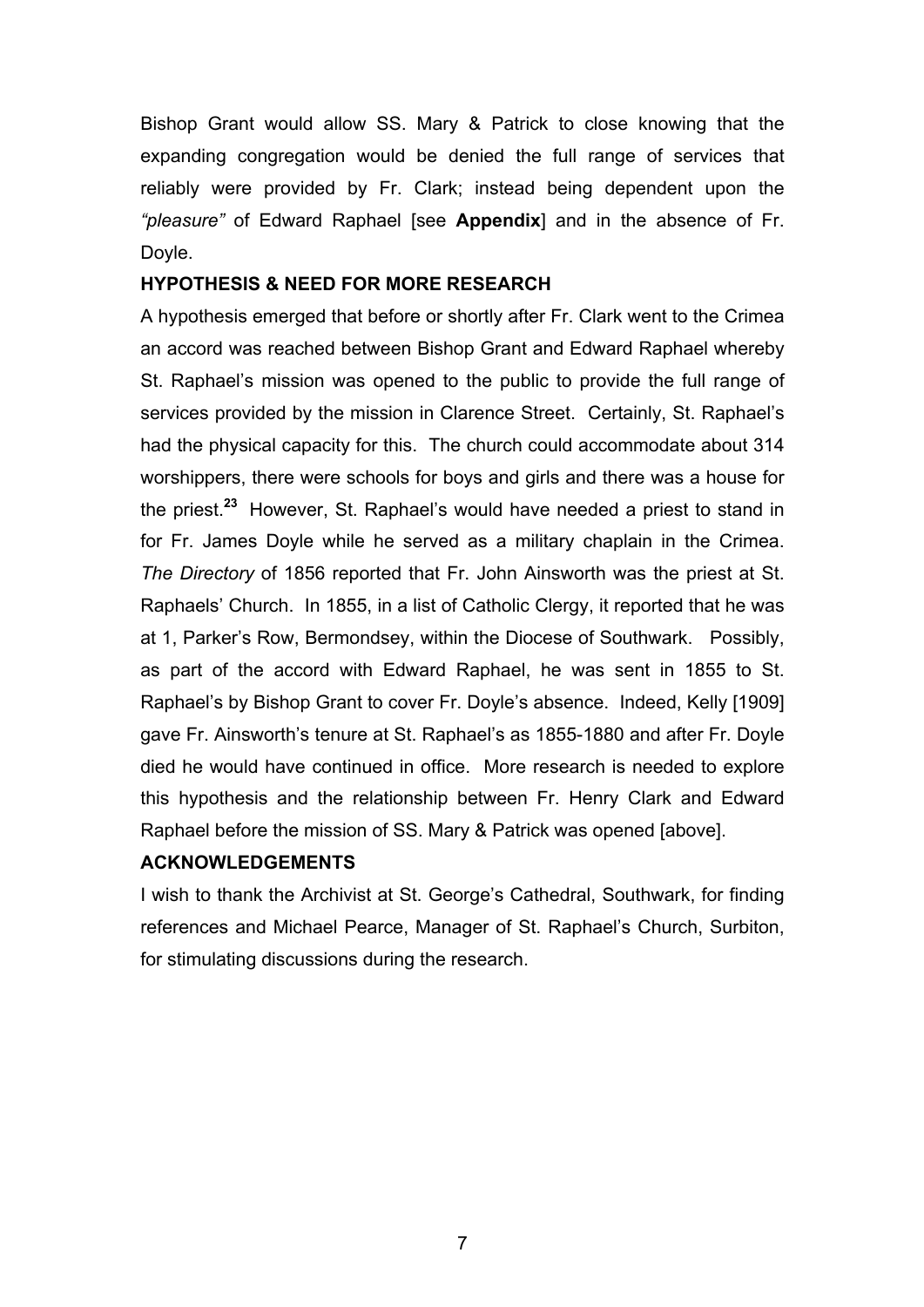#### **APPENDIX**

#### **EDITED TRANSCRIPT OF THE APPEAL FOR SUPPORT OF THE MISSION OF ST. MARY & ST. PATRICK, CLARENCE STREET, KINGSTON UPON THAMES, CATHOLIC DIRECTORY, 1855, PP. 48-49.**

#### **Kingston upon Thames**

This old town of the Saxon monarchs had been without parish chapel or Catholic school, from the period of the Reformation to the spring of last year. The Catholic residents, the poor of the workhouse, the soldiers of the neighbouring barracks, were dependent for their spiritual requirements on the pleasure of a private gentleman and, alas! the children destitute of moral training.

The Rev. Henry Clark asked our Dear Lord *"who useth the weak things of the world to confound the strong"* that he might bring the humble instrument to work a change; and with the blessing of the good Bishop on our labour of love, the present Mission of St. Mary and St. Patrick was solemnly opened on April 10 1853.

The young plant has, thank God, taken root. Many a Catholic heart that was cold has become warm: the sinner has returned to his God; several have turned from the troubled waters of heresy to find calm in the fisherman's bark; crowds of inquiring minds flock to the Sunday evening devotions, and fifty children rejoice in a Catholic school, with their parish priest for their instructor.

Kind reader, much remains yet for the perfecting of the good work. A debt of £150, necessarily incurred for the establishment of the mission, has yet to be liquidated. The present temporary chapel is now much too small, and school rooms at least double the size of the *one* in use have become requisite. We now, therefore, throw ourselves on your charity. We ask you to assist us, that we may become clear of debt – that we may raise a church suitable for the wants of the mission and more worthy of our God – that we may erect schools where the youthful mind may be trained around the life of Jesus – His Faith – His hope – his Charity – His punishments – His rewards.

Take then a Card – ask your friends to take a Card; one twelve-month is given for the filling of the same. Each Monday morning shall the Holy Sacrifice of the Mass ask blessings on thy house, and when thou shalt be where the world nor its dignities can avail thee, shall thy cry of distress be heard *"Have pity on me, have pity on me, at least you, my friends"* and the earnest, grateful response of the befriended child – the reclaimed sinner – the convert wanderer – shall be, *"Eternal rest give to them O Lord; and let perpetual light shine upon them"*.

N.B., Each Card contains 240 divisions, each division, when dotted or pricked, stands for one penny; hence when filled, exactly £1 will have been contributed.

**EPISCOPAL APPROBATION** – As the Rev. Henry Clark hopes to be able to build a commodious and inexpensive church for the inhabitants and soldiers in and near Kingston, we recommend his charitable undertaking to the faithful, on account of the spiritual wants of the neighbouring poor.

November  $12^{th}$ , 1853. ✚ THOMAS GRANT

**<sup>2</sup>** Michael Gandy, 1993, Catholic missions and registers 1700-1880, Volume 1, London and the Home Counties, Whetstone, Michael Gandy, p.1.

**<sup>3</sup>** Catholic Directory, Almanack and Ecclesiastical Register, 1855, London, C.Dolman, Cited as "Catholic Directory" or "Directory".<br><sup>4</sup> John Martin Corkery, 1995, Catholicism in Kingston upon Thames from the Reformation to

1850, Catholic Ancestor, Vol. 5, No. 4, February 1995, p.156.

**<sup>5</sup>** Shaan Butters, 2013, That famous place. A history of Kingston upon Thames, Kingston, Kingston University Press, p.274.

**<sup>6</sup>** Surrey Record Society, 1997, The 1851 Religious Census:Surrey, Volume XXXV, Surrey Record Society, Guildford, p.135.<br><sup>7</sup> However, the letter in the Surrey Comet of 4 August 1855 indicated that in that year more

Masses were said at St. Raphael's on Sundays.

**<sup>1</sup>** David A. Kennedy, 2018, From Madras to Surbiton, Alexander Raphael, unbeaten